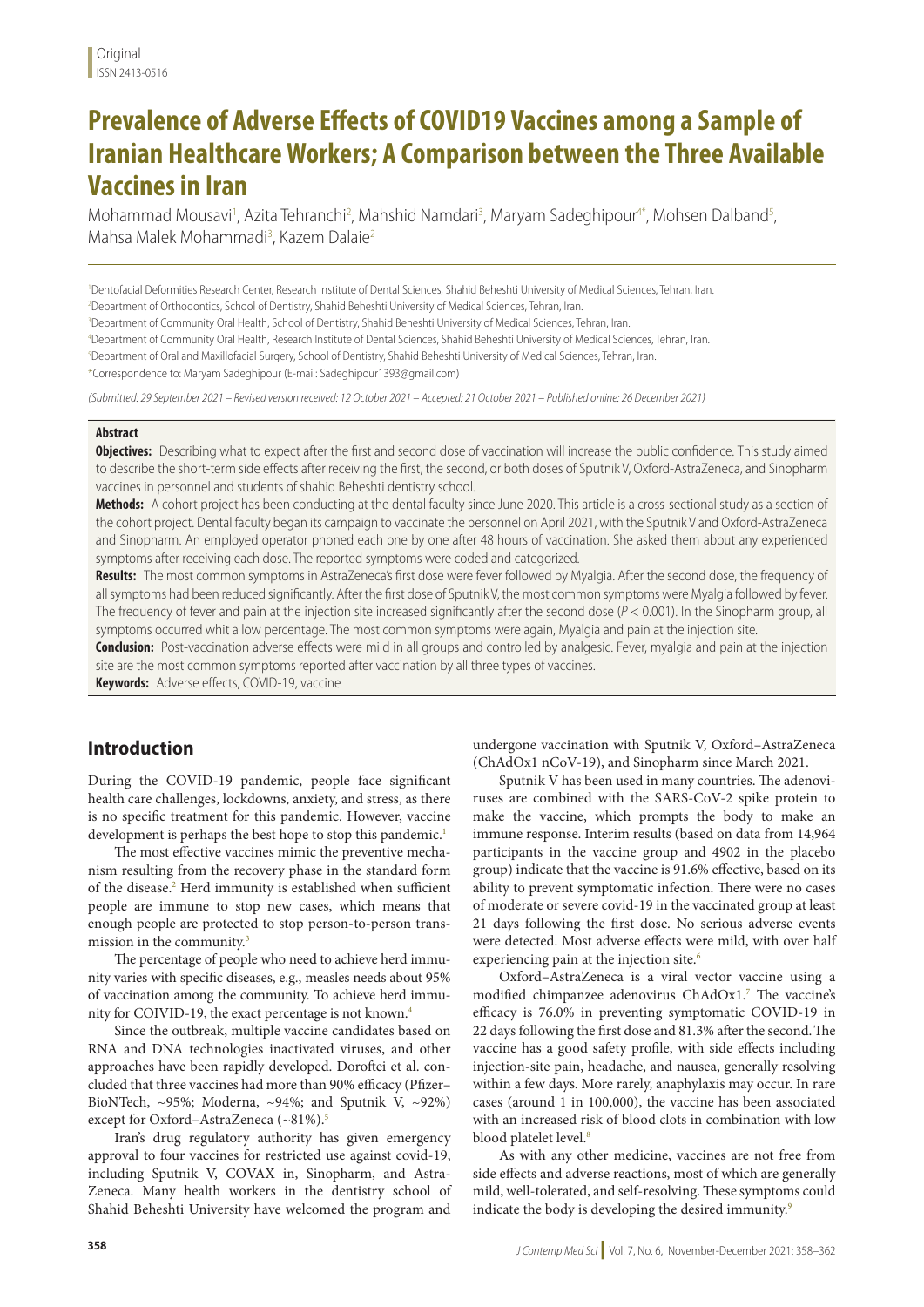Fear of the new vaccines is a driver of vaccine hesitancy.<sup>10</sup> The knowledge about what happens post-vaccination in the actual world among the general population is still modest, Thus, describing what to expect after the first and second dose of vaccination will help in lowering the apprehension about this type of vaccines, increased and also increases the public confidence and safety, and accelerates the vaccination process against COVID-19.

This study aimed to describe the short-term side effects after receiving the first, the second, or both doses of Sputnik V, Oxford-AstraZeneca, and Sinopharm COVID-19 vaccines in a sample of 18 years and older personnel and students of shahid Beheshti dentistry school.

## **Materials and Methods**

### *Study Design and Participants*

A comprehensive cohort project has been conducting at the dental faculty of Shahid Beheshti University of medical sciences since the reopening of universities in Iran in June 2020. All personnel were screened and followed. Contraction to the Covid-19, Signs, and symptoms after contraction, systemic condition, types of activities, and precautional behaviors have been monitored and registered. This article is a crosssectional study as a section of the cohort project. The present study was conducted over the period between April 10 to August 1, 2021. Ethical approval was taken from Shahid Beheshti University of medical sciences' review committee.

#### *Procedures*

According to CDC and WHO protocols, the dental faculty began its campaign to vaccinate the personnel against the emerging coronavirus on April 2021, with the Sputnik V and Oxford-AstraZeneca and Sinopharm. All the students and staff were vaccinated at the same time. Types of vaccines with the date of injection of first and second dose were summarized in Table 1. 176 doses of Oxford–AstraZeneca and 600 doses of Sputnik V were used in the vaccination.

Informed consent was obtained from each individual who was rejected to be vaccinated based on WHO advice.

A resident general practitioner was established at the vaccination site to inform and observe any adverse effects. Following the vaccination, all recipients were observed for 30 minutes.

Probable occurrence of side effects and adverse effects following immunization (AEFI) like Injection site pain, swelling, redness; fever, chills, rigor, sweating, headache, muscle ache, joint pain, cough, running nose, sore throat, diarrhea, nausea, vomiting, abdominal cramps, loss of appetite, skin rashes, itching, palpitation, dizziness, fainting, shortness of breath, chest tightness, was explained to each participant. A phone number was given to them to report any experienced adverse effects, including both systemic (whole-body) and local effects, following 30 days after receiving each dose.

An employed operator phoned each one by one after 48 hours of vaccination. She asked them about any experienced symptoms after receiving the first/second dose and asked them if any medicines or painkillers were taking during those days.

The reported symptoms were coded and categorized as shown in Table 1.

| Code          | <b>Symptoms</b>                            |
|---------------|--------------------------------------------|
| 1             | Fever/chilling                             |
| $\mathcal{D}$ | Headache/dizziness                         |
| 3             | Myalgia/backache/weakness/fatique/Lethargy |
| 4             | gastrointestinal                           |
| 5             | Tachycardia/hypoxemia/Heart pain/cough     |
| 6             | Pain/swelling at injection site            |
|               | Flu-like symptoms (rhinitis etc.)          |

Table 2. **Total number of vaccinated individuals in each vaccination group and distribution of genders**

| <b>Vaccine type</b> | <b>Male</b><br>(percentage) | <b>Female</b><br>(percentage) | <b>Total</b><br>number |  |
|---------------------|-----------------------------|-------------------------------|------------------------|--|
| AstraZeneca         | 58.3%                       | 417%                          | 192                    |  |
| Sputnik V           | 44.5%                       | 55.5%                         | 236                    |  |
| Sinopharm           | 477%                        | 52.3%                         | 44                     |  |

#### *Statistical Analysis*

IBM-SPSS statistical package for social sciences version 21 (IBM Corp: Armonk, NY, USA) was used to obtain descriptive statistics and significant associations between variables. Descriptive statistics were reported as frequencies and percentages. Cross tabulation with McNemar's test was carried out to compare the frequency of individuals with positive side effects after each dose in each vaccine type. A Chi-square test was used to compare the frequency of side effects after the first and second doses between different vaccine types.

## **Results**

The total number of vaccinated individuals in each vaccination group and distribution of genders were summarized in Table 2. From 472 personnel and students, 236 were vaccinated with sputnik V while 192 received AstraZeneca and 44 received Sinopharm's first dose.

Side effects of each vaccine in every dose were summarized in Table 3.

The most common symptoms in AstraZeneca's first dose were fever followed by Myalgia. 87.2% of individuals who received medicine after the first dose. After the second dose, the frequency of all symptoms had been reduced significantly except tachycardia, cough, and flu-like symptoms. (*P* < 0.001) Indeed, the frequency of those who had such symptoms in the first dose was significantly more than individuals who had the symptoms only after the second dose. However, the percentage of taking medication reduced significantly; still, 51.1% of participants used drugs after the second dose.

After the first administration dose, the most common symptoms were Myalgia followed by fever for the Sputnik V group. 57.3% of individuals received medicine after the first dose. After the second dose, the frequency of fever and pain at the injection site increased significantly. The percentage of individuals who reported fever and pain at the injection site only after the second dose was significantly more than those who reported fever and pain only after the first dose.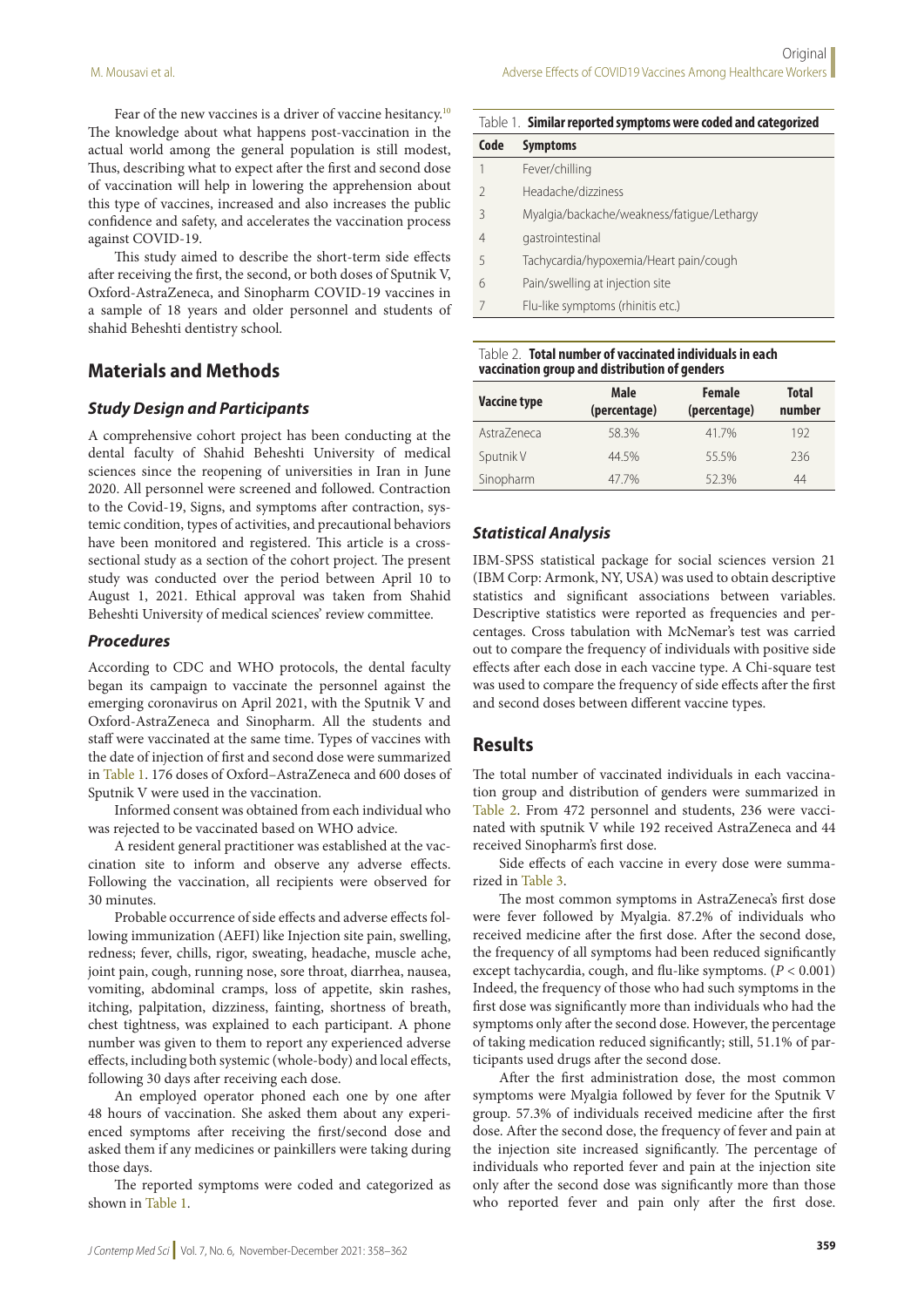(*P* < 0.001) 57.1 of participants received medicine to relieve pain after the second dose.

In the Sinopharm group, all symptoms occurred whit a low percentage. The most common symptoms after the first dose were, again, Myalgia and pain at the injection site. Nobody reported gastrointestinal problems or Tachycardia/ hypoxemia/Heart pain/cough. Among all participants, gastrointestinal symptoms or flu-like symptoms were reported at least.

After the first dose injection, the results showed a significant difference in the report of side effects among individuals vaccinated with different vaccines except for tachycardia and flu-like symptoms (*P* value < 0.05) (Figure 1).

After the injection of the second dose of AstraZeneca and Sputnik V, the report of fever, Myalgia, and pain at the injection site were significantly different between the two types of vaccines  $(P = 0.0)$  (Figure 2).

## **Discussion**

There is a variation in people's acceptance to take the vaccines due to several factors. An important factor may be the shorttime development of new vaccines compared to the previously approved vaccines. Another reason for this variation may be the usage of a newly emerging technique for mRNA vaccines. There was also exaggeration and over-reporting of adverse effects of vaccines, as some of these effects are normal physiologic processes or developmental anomalies.<sup>11-13</sup> Thus, this study aimed to evaluate the short-term side effects of COVID-19 vaccines, which are currently used in Shahid Beheshti Dental school.

In this study, these systemic symptoms, including Myalgia, backache, weakness, fatigue, and Lethargy, were the most commonly reported symptoms after the injection of the first dose of each vaccine. The second common symptom in Astra-Zeneca and sputnik groups was fever in each dose. However,

| Table 3. Side effects of each vaccine in every dose |                                   |                                    |                                   |                                    |                                   |
|-----------------------------------------------------|-----------------------------------|------------------------------------|-----------------------------------|------------------------------------|-----------------------------------|
| Side effects/taking medication                      | AstraZeneca                       |                                    | Sputnik                           |                                    | <b>Sinopharm</b>                  |
|                                                     | <b>First dose</b><br>(percentage) | <b>Second dose</b><br>(percentage) | <b>First dose</b><br>(percentage) | <b>Second dose</b><br>(percentage) | <b>First dose</b><br>(percentage) |
| Fever/chilling                                      | 70.2                              | $251*$                             | 38.5                              | $46.6*$                            | 8.3                               |
| Headache/dizziness                                  | 28.7                              | $7.5*$                             | 11.8                              | 13.6                               | 5.6                               |
| Myalgia/back ache weakness/fatique/Lethargy         | 63.5                              | $23.5*$                            | 46.4                              | 45.2                               | 25.0                              |
| Gastrointestinal                                    | 11.7                              | $7.9*$                             | 3.6                               | 5.5                                | $\overline{0}$                    |
| Tachycardia/hypoxemia/Heart pain/cough              | 3.5                               | .6                                 | .9                                | 1.8                                | $\theta$                          |
| Pain/swelling at injection site                     | 14.9                              | $3.4*$                             | 2.3                               | $8.6*$                             | 19.4                              |
| Flu-like symptoms (rhinitis etc.)                   | 1.6                               | 1.1                                | 3.6                               | 1.4                                | 2.8                               |
| Taking medication                                   | 87.2                              | $51.1*$                            | 57.3                              | 57.1                               | 19.4                              |



Fig. 1 **Comparison of side effects after the injection of first dose between vaccines.**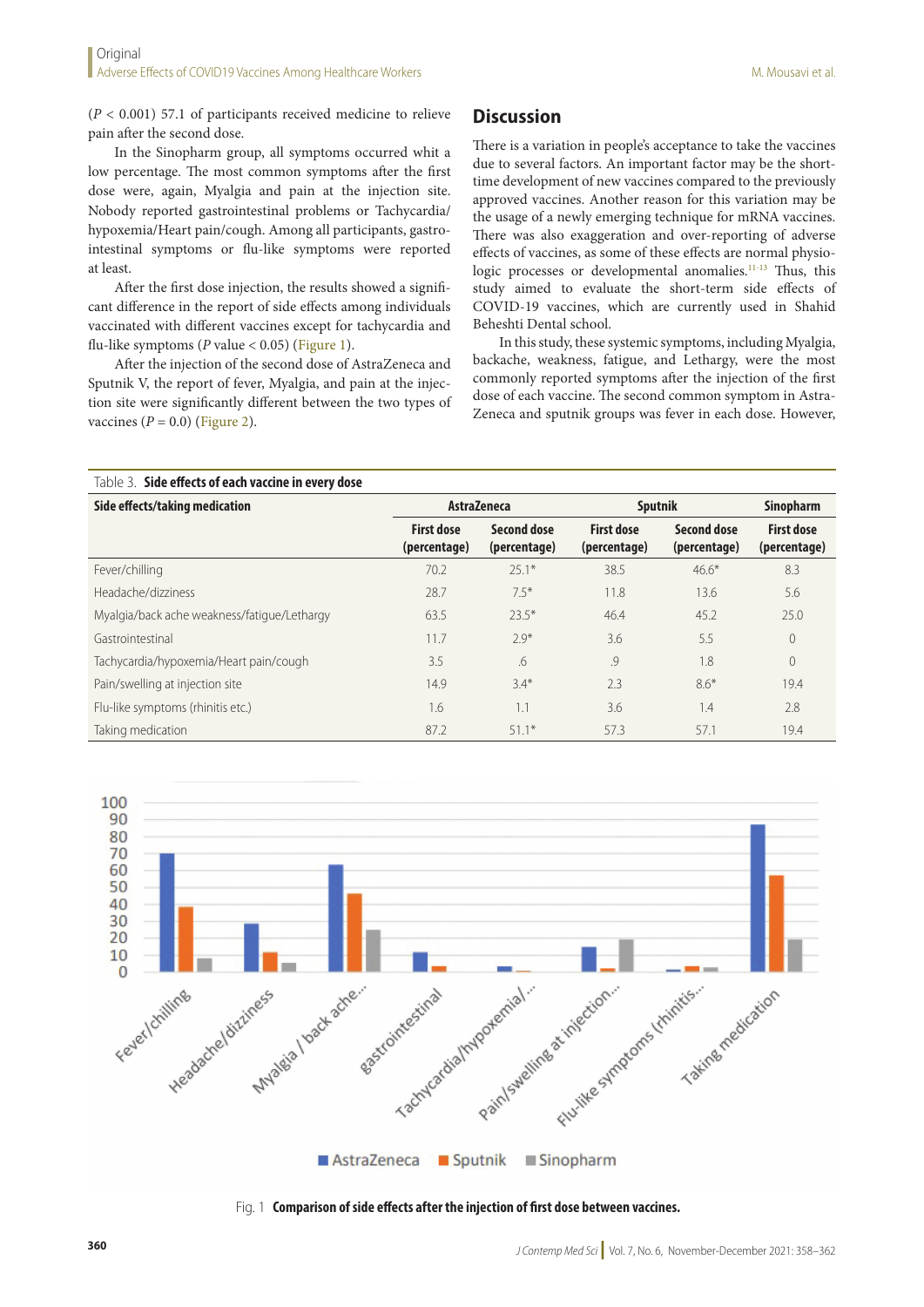

Fig. 2 **Comparison of side effects after the injection of second dose between vaccines.**

in the Sinopharm group, the second common symptom was local pain at the injection site. All these were mild and selflimiting. Moreover, no treatment was required for any side effects. Most similar cross-sectional studies<sup>4,10,14,15</sup> also reported fever, tiredness, and pain at the injection site as the most routine symptoms after vaccination.

Not surprisingly, fever was one of the most frequently reported adverse reactions. Similar evidence has been earlier garnered from the phase III clinical trials of some of these vaccines, where the highest frequency of fever was up to 24% with AstraZeneca Vaxzervria.4

Systemic symptoms are that the immune system could produce cytokines that affect the blood vessels, muscles, and other tissues. It may also produce flu-like symptoms that last for days after vaccination.<sup>16</sup>

Alhazmi et al. reported that most of the participants in their study had tiredness and headache, and they stated that this was mainly due to the younger age of our participants. Similarly, in this study, participants were young or below the retirement age.<sup>12</sup>

Vaccines in "*in situ*" should be kept at a low temperature, including Sinopharm vaccine that should store at average refrigeration temperature, and if injected without optimal warming up, this may increase the probability of pain of the injection site symptom.

Although all COVID-19 vaccines cause similar postvaccination side effects, the severity and number of these side effects were significantly associated with vaccine type. In this study, AstraZeneca caused more side effects after the first dose than Sputnik V and Sinopharm.15 Similarly, Menni et al. reported that those vaccinated with the ChAdOx1 nCoV-19 vaccine were more likely to experience systemic side effects than those who had been given other types. $17$ 

Several viral vaccine development platforms include live attenuated, inactivated, DNA-based, RNA-based, proteinbased, and viral vector-based.

AstraZeneca vaccine consists of ChAdOx1 (replicationdeficient simian adenovirus vector) containing the full-length

structural SARS-CoV-2 spike (S) protein. The S protein plays a crucial role in penetrating host cells and initiating infection of all SARS viruses. The AstraZeneca vaccine expresses a codon-optimized coding sequence for the S protein in the human body, which builds immunity against SARS-CoV-2.18

Sputnik V is a recombinant vaccine using human adenovirus vector 26 for the first vaccine and human adenovirus 5 for the second vaccine.<sup>3</sup>

The Sinopharm vaccine has been developed using conventional technology (i.e., inactivated virus). DNA vaccines are easy to produce and store with excellent stability and limited toxicity.19,20 The results of Abu-Hammad et al. study also study confirmed that Sinopharm is a "quiet" vaccine since it was significantly associated with symptom-free vaccination.<sup>13</sup>

The results showed that almost all post-vaccination symptoms in the AstraZeneca group, except tachycardia and flu-like symptoms, occurred more frequently after the first dose than the second dose.  $(P < 0.001)$ .

In the Sputnik V group, side effects were more noticeable after the second dose. However, the frequency of only fever and pain in the injection site was significant, and most side effects showed no significant association with the number of doses.

In a similar study, Hatmal et al. assessed the side effects of Sinopharm, AstraZeneca, Pfizer-BioNTech in Jordan, and they also reported that side effects after the first dose were more intense than the second.15 However, according to the Centers for Disease Control and Prevention (CDC), side effects might be more noticeable after the second dose.<sup>21,22</sup> It seems that in individuals taking the AstraZeneca vaccine, the immune system will be activated more vigorously after the first dose.

In this study, participants reported taking medication to alleviate pain and reduce symptoms. The percentage of individuals who received medicine was 87.2% for AstraZeneca's first dose to 19.4% for Sinopharm's first dose. In the Astra-Zeneca group, there was a significant association between taking medication and the number of doses. AstraZeneca